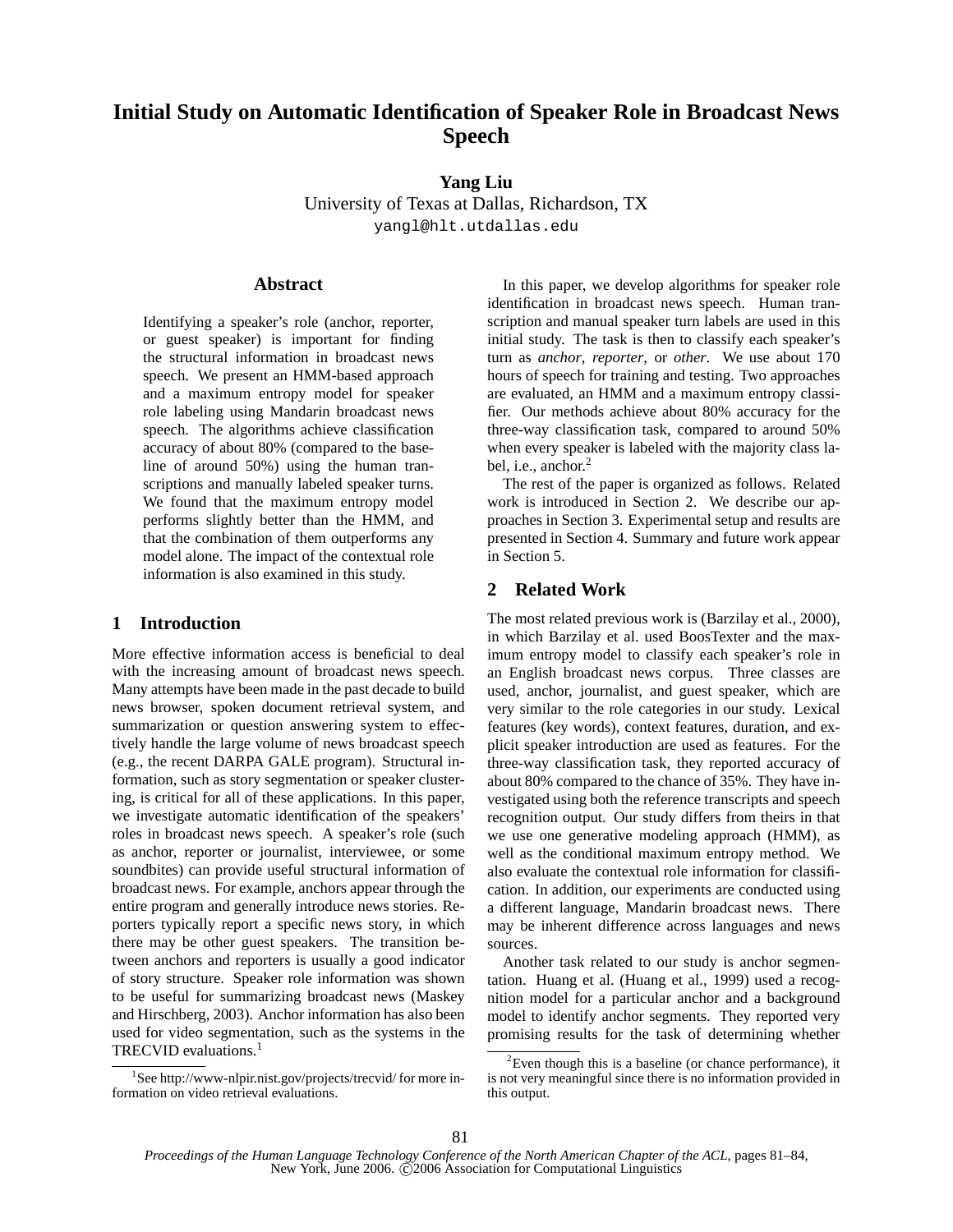or not a particular anchor is talking. However, this method is not generalizable to multiple anchors, nor is it to reporters or other guest speakers. Speaker role detection is also related to speaker segmentation and clustering (also called speaker diarization), which was a benchmark test in the NIST Rich Transcription evaluations in the past few years (for example, NIST RT-04F http://www.nist.gov/speech/tests/rt/rt2004/fall/). Most of the speaker diarization systems only use acoustic information; however, in recent studies textual sources have also been utilized to help improve speaker clustering results, such as (Canseco et al., 2005). The goal of speaker diarization is to identify speaker change and group the same speakers together. It is different from our task since we determine the role of a speaker rather than speaker identity. In this initial study, instead of using automatic speaker segmentation and clustering results, we use the manual speaker segments but without any speaker identity information.

#### **3 Speaker Role Identification Approaches**

#### **3.1 Hidden Markov Model (HMM)**



Figure 1: A graphical representation of the HMM approach for speaker role labeling. This is a simple first order HMM.

The HMM has been widely used in many tagging problems. Stolcke et al. (Stolcke et al., 2000) used it for dialog act classification, where each utterance (or dialog act) is used as the observation. In speaker role detection, the observation is composed of a much longer word sequence, i.e., the entire speech from one speaker. Figure 1 shows the graphical representation of the HMM for speaker role identification, in which the states are the speaker roles, and the observation associated with a state consists of the utterances from a speaker. The most likely role sequence  $\hat{R}$  is:

$$
\hat{R} = \underset{R}{\text{argmax}} P(R|O) = \underset{R}{\text{argmax}} P(O|R)P(R), \quad (1)
$$

where O is the observation sequence, in which  $O_i$  corresponds to one speaker turn. If we assume what a speaker says is only dependent on his or her role, then:

$$
P(O|R) = \prod_{i} P(O_i|R_i).
$$
 (2)

From the labeled training set, we train a language model (LM), which provides the transition probabilities in the HMM, i.e., the  $P(R)$  term in Equation (1). The vocabulary in this role LM (or role grammar) consists of different role tags. All the sentences belonging to the same role are put together to train a role specific word-based Ngram LM. During testing, to obtain the observation probabilities in the HMM,  $P(O_i|R_i)$ , each role specific LM is used to calculate the perplexity of those sentences corresponding to a test speaker turn.

The graph in Figure 1 is a first-order HMM, in which the role state is only dependent on the previous state. In order to capture longer dependency relationship, we used a 6-gram LM for the role LM. For each role specific word-based LM, 4-gram is used with Kneser-Ney smoothing. There is a weighting factor when combining the state transitions and the observation probabilities with the best weights tuned on the development set (6 for the transition probabilities in our experiments). In addition, in stead of using Viterbi decoding, we used forwardbackward decoding in order to find the most likely role tag for each segment. Finally we may use only a subset of the sentences in a speaker's turn, which are possibly more discriminative to determine the speaker's role. The LM training and testing and HMM decoding are implemented using the SRILM toolkit (Stolcke, 2002).

#### **3.2 Maximum Entropy (Maxent) Classifier**

A Maxent model estimates the conditional probability:

$$
P(R_i|O) = \frac{1}{Z_{\lambda}(O)} exp(\sum_k \lambda_k g_k(R_i, O)), \quad (3)
$$

where  $Z_{\lambda}(O)$  is the normalization term, functions  $g_k(R_i, O)$  are indicator functions weighted by  $\lambda$ , and k is used to indicate different 'features'. The weights  $(\lambda)$  are obtained to maximize the conditional likelihood of the training data, or in other words, maximize the entropy while satisfying all the constraints. Gaussian smoothing (variance=1) is used to avoid overfitting. In our experiments we used an existing Maxent toolkit (available from http://homepages.inf.ed.ac.uk/s0450736/maxent\_toolkit. html).

The following features are used in the Maxent model:

- bigram and trigram of the words in the first and the last sentence of the current speaker turn
- bigram and trigram of the words in the last sentence of the previous turn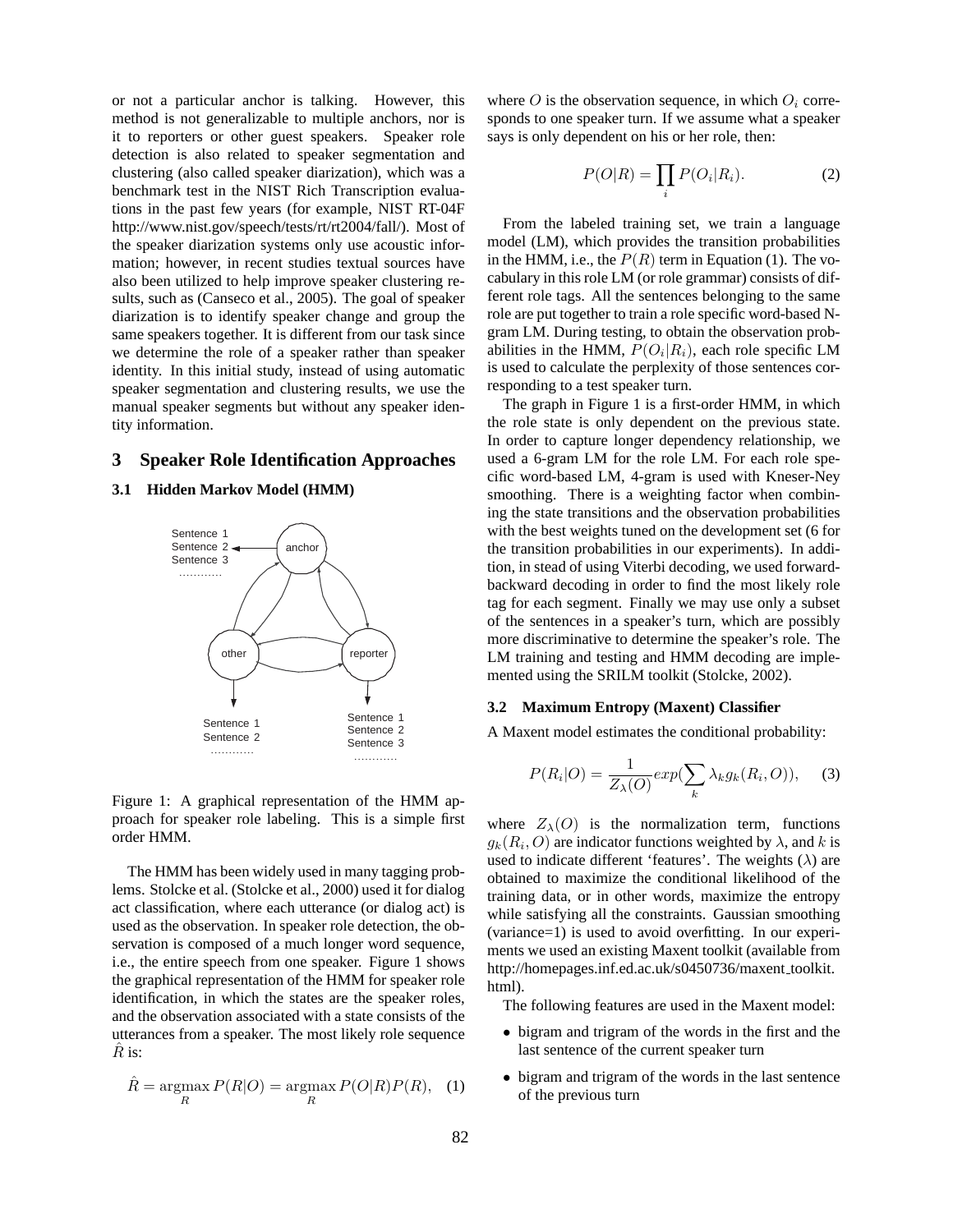• bigram and trigram of the words in the first sentence of the following turn

Our hypothesis is that the first and the last sentence from a speaker's turn are more indicative of the speaker's role (e.g., self introduction and closing). Similarly the last sentence from the previous speaker segment and the first sentence of the following speaker turn also capture the speaker transition information. Even though sentences from the other speakers are included as features, the Maxent model makes a decision for each test speaker turn individually without considering the other segments. The impact of the contextual role tags will be evaluated in our experiments.

# **4 Experiments**

# **4.1 Experimental Setup**

We used the TDT4 Mandarin broadcast news data in this study. The data set consists of about 170 hours (336 shows) of news speech from different sources. In the original transcripts provided by LDC, stories are segmented; however, speaker information (segmentation or identity) is not provided. Using the reference transcripts and the audio files, we manually labeled the data with speaker turns and the role tag for each turn. $3$  Speaker segmentation is generally very reliable; however, the role annotation is ambiguous in some cases. The interannotator agreement will be evaluated in our future work. In this initial study, we just treat the data as noisy data.

We preprocessed the transcriptions by removing some bad codes and also did text normalization. We used punctuation (period, question mark, and exclamation) available from the transcriptions (though not very accurate) to generate sentences, and a left-to-right longest word match approach to segment sentences into words. These words/sentences are then used for feature extraction in the Maxent model, and LM training and perplexity calculation in the HMM as described in Section 3. Note that the word segmentation approach we used may not be the-state-of-art, which might have some effect on our experiments.

10-fold cross validation is used in our experiments. The entire data set is split into ten subsets. Each time one subset is used as the test set, another one is used as the development set, and the rest are used for training. The average number of segments (i.e., speaker turns) in the ten subsets is 1591, among which 50.8% are anchors. Parameters (e.g., weighting factor) are tuned based on the average performance over the ten development sets, and the same weights are applied to all the splits during testing.

#### **4.2 Results**

A **HMM and Maxent**: Table 1 shows the role identification results using the HMM and the Maxent model, including the overall classification accuracy and the precision/recall rate (%) for each role. These results are the average over the 10 test sets.

|              | <b>HMM</b> |                    | Maxent    |        |
|--------------|------------|--------------------|-----------|--------|
|              | precision  | recall             | precision | recall |
| anchor       | 78.03      | 87.33              | 80.29     | 87.23  |
| reporter     | 78.54      | $66.\overline{42}$ | 73.34     | 77.01  |
| other        | 83.05      | 68.19              | 89.52     | 41.30  |
| Accuracy (%) | 77.18      |                    | 77.42     |        |

Table 1: Automatic role labeling results (%) using the HMM and Maxent classifiers.

From Table 1 we find that the overall classification performance is similar when using the HMM and the Maxent model; however, their error patterns are quite different. For example, the Maxent model is better than the HMM at identifying "reporter" role, but worse at identifying "other" speakers (see the recall rate shown in the table). In the HMM, we only used the first and the last sentence in a speaker's turn, which are more indicative of the speaker's role. We observed significant performance degradation, that is, 74.68% when using all the sentences for LM training and perplexity calculation, compared to 77.18% as shown in the table using a subset of a speaker's speech. Note that the sentences used in the HMM and Maxent models are the same; however, the Maxent does not use any contextual role tags (which we will examine next), although it does include some words from the previous and the following speaker segments in its feature set.

B **Contextual role information**: In order to investigate how important the role sequence is, we conducted two experiments for the Maxent model. In the first experiment, for each segment, the reference role tag of the previous and the following segments and the combination of them are included as features for model training and testing (a "cheating" experiment). In the second experiment, a two-step approach is employed. Following the HMM and Maxent experiments (i.e., results as shown in Table 1), Viterbi decoding is performed using the posterior probabilities from the Maxent model and the transition probabilities from the role LM as in the HMM (with weight 0.3). The average performance over the ten test sets is shown in Table 2 for these two experiments. For comparison, we also present the decoding results of the HMM with and without using sequence information (i.e., the transition probabilities in the HMM). Additionally, the system combination

<sup>&</sup>lt;sup>3</sup>The labeling guideline can be found from http://www.hlt.utdallas.edu/˜yangl/spkr-label/. It was modified based on the annotation manual used for English at Columbia University (available from http://www1.cs.columbia.edu/ ~smaskey/labeling/Labeling\_Manual\_v\_2\_1.pdf).